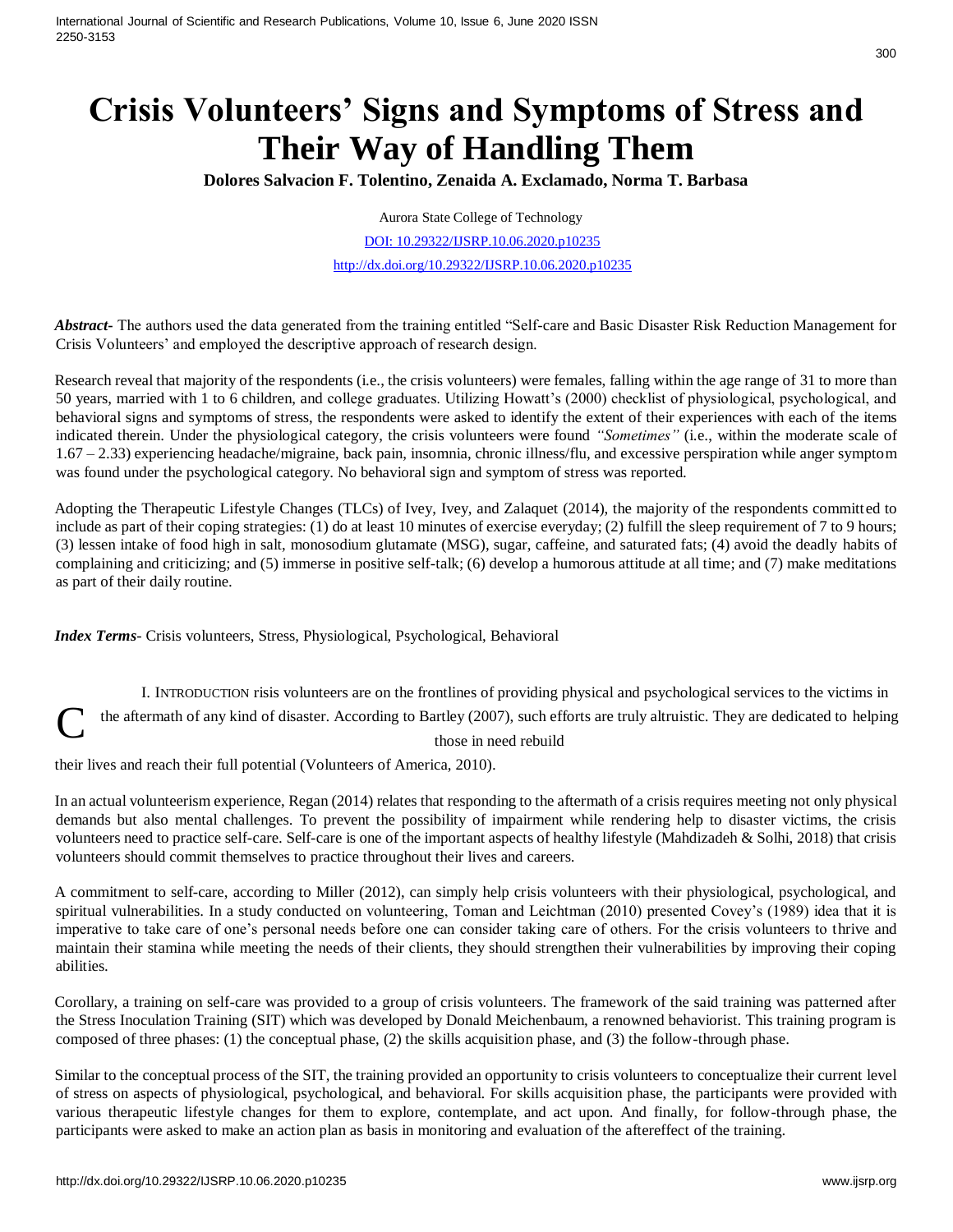To better understand how the participants are able to learn from the training, understand and assess their current physiological, psychological, and behavioral conditions, and make commitments to change, a deeper analysis is hereby carried out. Hence, this research.

Generally, the research aims to identify the participants' signs and symptoms of stress, and how will they handle them. Specifically, it aims to:

- 1. Ascertain the participants' demographic profile in terms of sex, age, marital status, number of children, and educational attainment;
- 2. Identify the participants' physiological, psychological, and behavioral signs and symptoms of stress, and rank-ordered them; and
- 3. Determine the participants' ways and schemes of adopting positive lifestyle changes in terms of maintaining an exercise program, fulfillment of sleep requirement, lessening intake of unhealthy substances, avoidance of unhealthy habits of interrelationships, immersion in positive self-talk, developing humorous attitudes, and practicing meditation.

# II. RESEARCH AND COLLECT IDEA

## Research Design

Basically, the study is a descriptive type of research. The data which were directly collected from the participants during the training, using survey instruments, were analyzed to describe their demographics, the stress they are currently experiencing, and the manner in which they will improve their physiological, psychological, and behavioral conditions.

## Research Participants

The trainees of the first part of the training entitled "Seminar-Workshop on Self-Care and Basic Disaster Risk Reduction and Management for Crisis Volunteers" will be the subject of the research. Table 1 shows the distribution of the participants by office affiliation. As shown, the total number of participants was 42, 36 or 85.7 percent came from the Local Government Unit of Baler (LGU-Baler) while 6 or 14.3 percent came from Aurora State College of Technology (ASCOT). These participants were all involved in providing services to victims of disaster.

| <b>OFFICE AFFILIATION</b> | <b>NUMBER</b> | <b>PERCENT</b> |
|---------------------------|---------------|----------------|
| LGU-Baler<br><b>ASCOT</b> | 36<br>6       | 85.7<br>14.3   |
| <b>TOTAL</b>              | 42            | 100.0          |

# Table 1. Distribution of research participants by office affiliation.

Survey Instrument

There were two (2) survey instruments used in the study, both of them were improvised by the researchers. The first one (see Appendix 1) was divided into two parts, namely: Part I – Demographic Information of the Participants, and Part II – Checklists of Signs and Symptoms of Stress according to Physiological, Psychological, and Behavioral. The checklists were adopted from Howatt's (2000) work; were translated in Filipino; and were added with response options scaled at  $3 =$  High,  $2 =$  Moderate, and  $1 =$  Low.

The other improvised instrument (see Appendix 2) was adopted from the Therapeutic Lifestyle Changes (TLCs) introduced by Ivey, Ivey, and Zalaquett (2014). Both the instruments were self-administered.

# Data Analysis

The data were tabulated and analyzed using the Software Package for Social Science (SPSS). All the demographic variables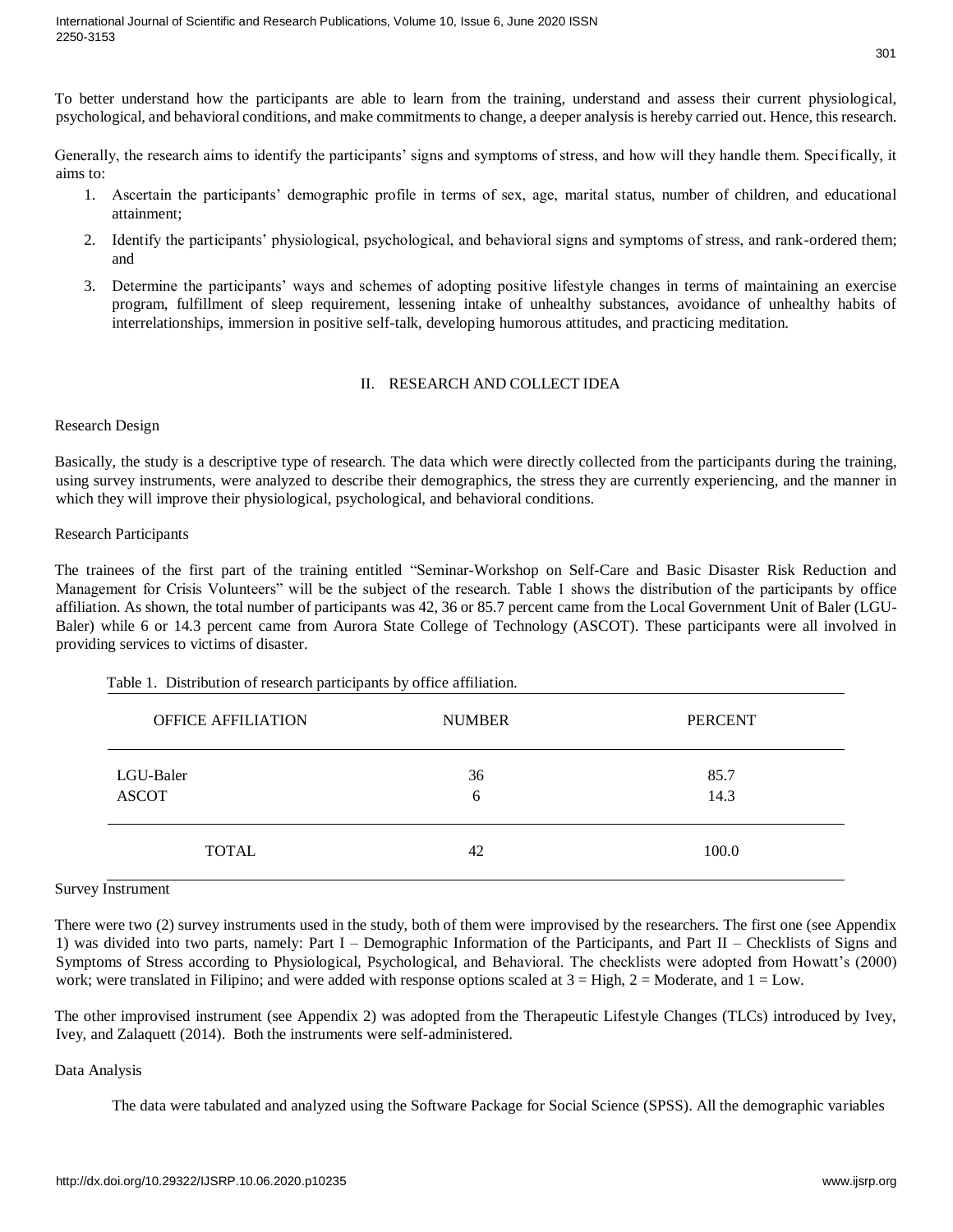were analyzed and presented using frequency distribution. In determining the rank-orders of the physiological, psychological, and behavioral signs and symptoms of stress encountered by the participants, average frequency was used. In examining the schemes and ways to be adopted by the participants to improve their well-being, (the) frequency distribution was also used.

Theoretical/Conceptual Framework of the Study

The study draws a lot from the Transtheoretical Model (TTM) of Change developed by Prochaska, Norcross, and DiClemente (Seligman & Reichenberg, 2014). As presented, the model provides a theory of behavior change that incorporates elements from many different theoretical perspectives (hence, the name*, transtheoretical*).

TTM is intended to apply to mental health and behavioral health problems (Seligman & Reichenberg, 2014) and is used to identify a number of stages that clients experience as they progress through lifestyle modifications (Link, 2013). Each individual's stage of change is determined using the five (5) stages of change provided by the model, and these are: (1) Precontemplation, (2) Contemplation, (3) Preparation, (4) Action, and (5) Maintenance.

Prochaska, et. al. (2013) provide the following descriptions of each stage:

- 1. Precontemplation Stage Precontemplators process less information about their problems, devote less time and energy to reevaluating themselves, and experience fewer emotional reactions to the negative aspects of their problems. In therapy, these are the most resistant or the least active clients.
- 2. Contemplation Stage Individuals in this stage are most open to consciousness(-)raising techniques, such as observations, confrontations, and interpretations, and are much more likely to use bibliotherapy and other educational techniques. Contemplators also profitably employ emotional arousal, which raises emotions and leads to a lowering of negative affect when the person changes. As individuals became (become) more conscious of themselves and the nature of their problems, they are more likely to reevaluate their values, problems, and themselves both affectively and cognitively.
- 3. Preparation Stage -Individuals in preparation begin to take small steps toward action.
- 4. Action Stage During the action stage, people use higher levels of self-liberation or willpower. They believe increasingly that they have the autonomy to change their lives in key ways.
- 5. Maintenance Stage Continuing to apply counterconditioning, stimulus control, and contingency management is most effective when based on the conviction that maintaining change supports a sense of self that is highly valued by oneself and significant others.

Obviously, the trainees were pre-contemplating prior to their participation  $\leftrightarrow$  (in) the training. They do not consider improving their physical, psychological, and behavioral conditions. However, upon hearing lessons on understanding the importance of self-care, they begin to become aware of their physiological, psychological, and behavioral conditions. As stipulated in their action plans, the trainees were starting to take a step toward improvement.

In adopting the TTM in the study, it can be patterned that the participants had already undergone the first three stages, i.e., Precontemplation, Contemplation, and Preparation. The Action and Maintenance stages could possibly be realized later as part of the recommendation of the study, i.e., to monitor and evaluate the execution of the action plans that were prepared by the participants.

Corollary, the current study could be best pursued using the Context, Input, Process, and Product (CIPP) Model. This model was developed by Daniel Stufflebeam and colleagues in the 1960s. The idea of improving (the) health and wellness of crisis volunteers for them to become physiological, psychologically, and behaviorally prepared in performing their role as such, constitutes the **context** of the study. The proposed training or psychoeducation will form part of the **input** while the adoption and practice of the Therapeutic Lifestyle Changes (TLCs) that they will learn from the training will constitute the **process** that would result into an **output or product** of having an improved health and wellness. Figure 1 depicts the flow of the study using the CIPP Model.



Figure 1. Paradigm of the study using the CIPP Model.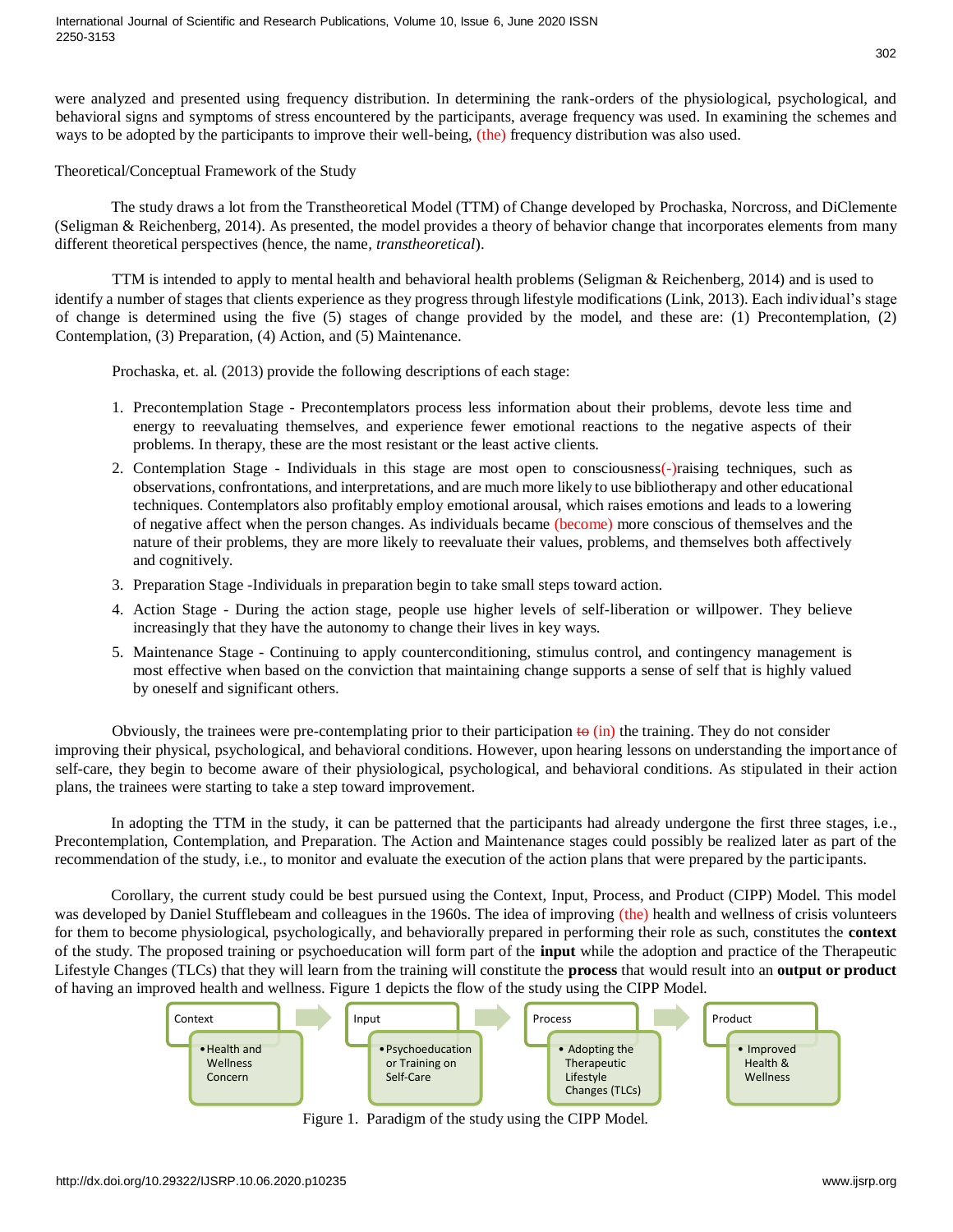# III. WRITE DOWN YOUR STUDIES AND FINDINGS

The data collected from the training were summarized, analyzed, and discussed, and were logically presented below. The first part encompasses the demographics of the participants. It includes age, gender, marital status, number of children, and educational status. These were summarized and presented using frequency distribution. The data regarding the participants' signs and symptoms of stress composed the second part. For ease of analyses, these were categorized into physiological, psychological, and behavioral, and were ranked-ordered. Lastly, the action plans of the participants within the context of therapeutic lifestyle change compose the third part. Like the data in the first part, these were also summarized and presented using frequency distribution.

# I. Demographic Profile of the Participants

Gender. Table two shows the distribution of participants by gender. Of the total participants, thirty-six (36) or 85.7 percent were composed of females and only 6 or 14.3 percent were males. Such distribution is expected because majority of the participants were volunteer workers of Baler Social Welfare and Development Office who were mostly females. The result is consistent with Forsman and Barth's (2017) contention that men are underrepresented in social work careers.

## Table 2. Distribution of participants by gender.

| <b>GENDER</b> | <b>NUMBER</b> | <b>PERCENT</b> |
|---------------|---------------|----------------|
| Female        | 36            | 85.7           |
| Male          | 6             | 14.3           |
| <b>TOTAL</b>  | 42            | 100.0          |

Age. The ages of the respondent were grouped as indicated in table three. As shown, there were 11 or 26.2 percent of the participants who fell within the age group of  $41 - 50$ , followed by the same number of participants (No. = 10,  $% = 23.8$ ) within the age groups 31 40 and less than 50 years, and 5 or 11.9 within the age group 30 years and below. As shown in the table, 6 or 14.3 of the participants did not reveal their age. Gleaning from the results, there were about 75 percent of the participants who belonged to the age range of 31 - >50. This suggests that majority of the participants were on their adulthood stage.

Table 3. Distribution of participants by age group.

| <b>AGE GROUP</b> | <b>NUMBER</b> | <b>PERCENT</b> |
|------------------|---------------|----------------|
| 30 yrs & below   | 5             | 11.9           |
| $31 - 40$        | 10            | 23.8           |
| $41 - 50$        | 11            | 26.2           |
| > 50             | 10            | 23.8           |
| No response      | 6             | 14.3           |
| <b>TOTAL</b>     | 42            | 100.0          |

Marital Status. Table four shows the distribution of marital status of the participants. As gleaned from the table, majority of the participants (32 or 76.2%) were married while the other participants were revealed as single (4 or 9.5%), separated (4 or 9.5%), and widow/er (2 or 4.8%).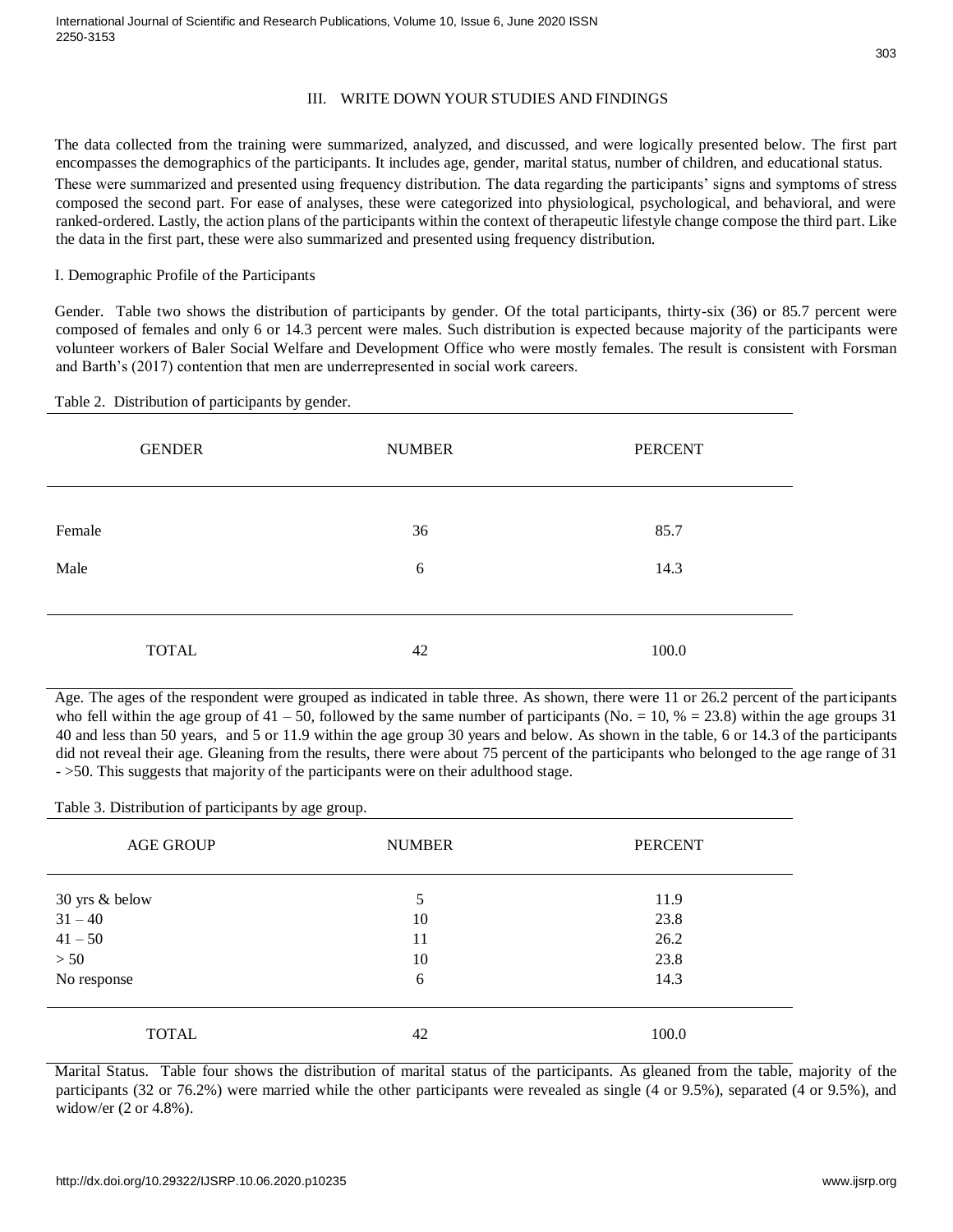| <b>MARITAL STATUS</b> | <b>NUMBER</b> | <b>PERCENT</b> |
|-----------------------|---------------|----------------|
|                       | 4             | 9.5            |
| Single<br>Married     | 32            | 76.2           |
| Widow/er              | 2             | 4.8            |
| Separated             | 4             | 9.5            |
| <b>TOTAL</b>          | 42            | 100.0          |

Number of Children. The distribution of the participants by number of children is shown in table five. As revealed in the table, 20 or 47.6 percent of the participants had  $1 - 3$  children, followed by 11 (26.2%), 2 (4.8%), and 1 (2.4%) participants with  $4 - 6$ , more than 6, and no children, respectively.

| Table 5. Distribution of participants by number of children. |  |  |
|--------------------------------------------------------------|--|--|
|                                                              |  |  |

| NO. OF CHILDREN | <b>NUMBER</b>  | <b>PERCENT</b> |
|-----------------|----------------|----------------|
| None            |                | 2.4            |
| $1 - 3$         | 20             | 47.6           |
| $4 - 6$         | 11             | 26.2           |
| $>6$            | $\overline{2}$ | 4.8            |
| No response     | 8              | 19.0           |
| <b>TOTAL</b>    | 42             | 100.0          |

Educational Attainment. Table six shows the distribution of participants by educational attainment. As indicated, majority of the participants (N = 29, % = 69%) were college graduate. Others had reached college (N = 5, % = 11.9), graduated from high school (N = 4, % = 9.5), graduated from their master's degree (N = 2, % = 4.8%), graduated from doctorate degree (N = 1, % = 2.4), and had attended high school ( $N = 1, \% = 2.4$ ).

Table 6. Distribution of participants by educational attainment.

| EDUCATIONAL ATTAINMENT | <b>NUMBER</b> | <b>PERCENT</b> |
|------------------------|---------------|----------------|
| High school level      |               | 2.4            |
| High school graduate   | 4             | 9.5            |
| College level          | 5             | 11.9           |
| College graduate       | 29            | 69.0           |
| Master's graduate      | 2             | 4.8            |
| Doctorate              |               | 2.4            |
| TOTAL                  | 42            | 100.0          |

II. Participants' Signs and Symptoms of Stress Following Howatt's (2000) checklist of physiological, psychological, and behavioral signs and symptoms of stress, participants' extent of experiencing these signs and symptoms of stress were assessed using the scale: 3 for "Always"; 2 for "Sometimes"; and 1 for "Never".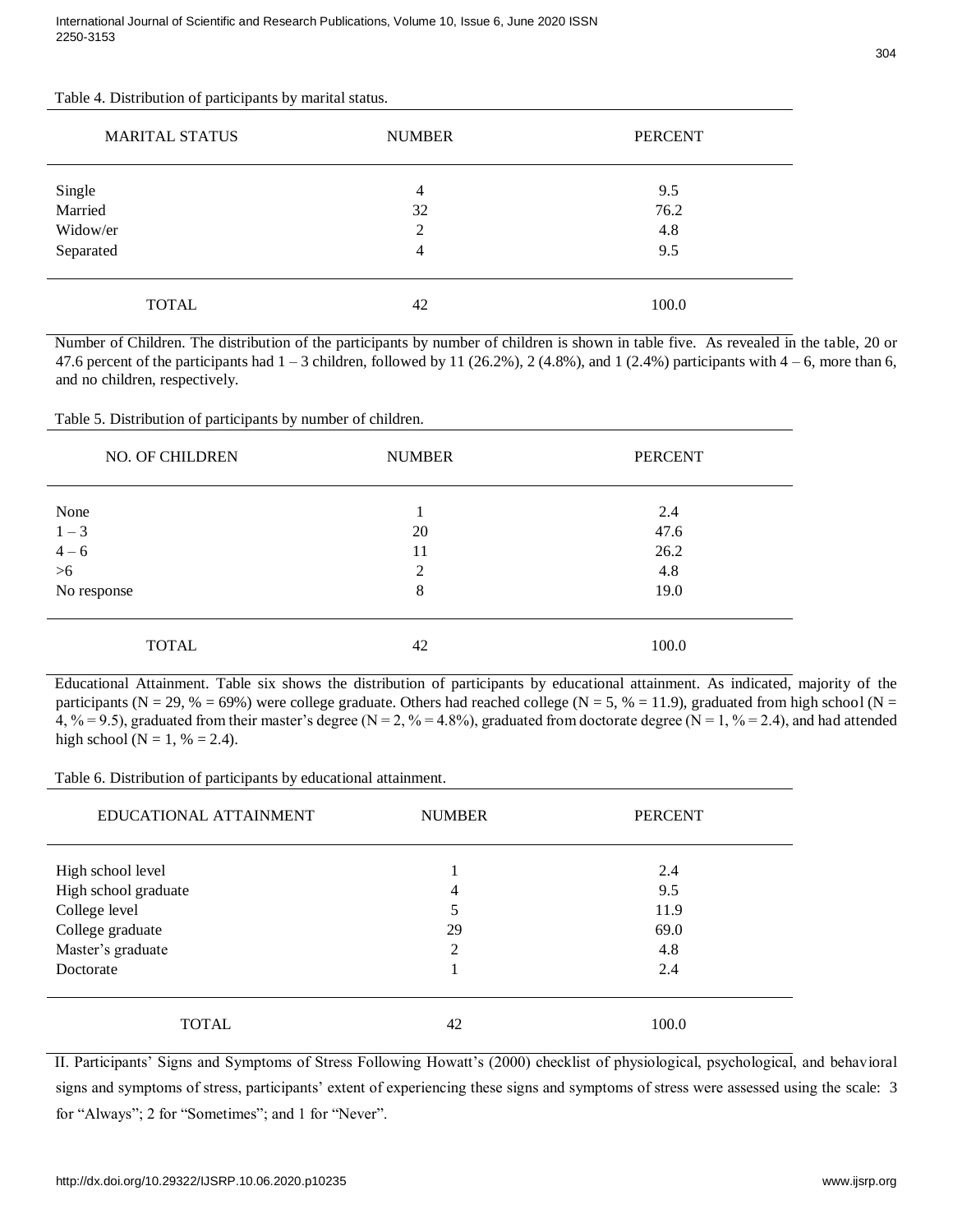305

Physiological Signs and Symptoms of Stress. Table seven shows the rank-ordered signs and symptoms of the participants' physiological stress. As shown in the table, the number one physiological sign and symptom of stress experienced by the participants was headache/migraine, followed by back pain (Rank = 2), by insomnia, chronic illness/flu, and excessive perspiration (All = Rank 4), dizziness (Rank = 6), sexual dysfunction and overeating (Both Rank = 7.5), fatigue (Rank = 9), and pounding heart (Rank = 10).

Headache/migraine was likely to come in first because most of the participants were women who were within their menopausal period. As implied in WebMD (n.d.), headache/migraine is commonly experienced by women during their menopausal stage because of hormonal changes and with stress, this gets worse. Other reported signs and symptoms of stress i.e., back pain, insomnia, chronic illness/flu, excessive perspiration, dizziness, sexual dysfunction, overeating, fatigue, and pounding heart were some underlying outcomes of the worsening physiological conditions brought about by the combining effect of hormonal changes and stress.

| PHYSIOLOGICAL SYMPTOM     | <b>AVERAGE FREQUENCY</b> | <b>RANK</b> |  |
|---------------------------|--------------------------|-------------|--|
| Headache/migraine         | 1.88                     |             |  |
| Back pain                 | 1.83                     | 2           |  |
| Insomnia                  | 1.71                     | 4           |  |
| Chronic illness/flu       | 1.71                     | 4           |  |
| Excessive perspiration    | 1.71                     | 4           |  |
| <b>Dizziness</b>          | 1.62                     | 6           |  |
| <b>Sexual Dysfunction</b> | 1.60                     | 7.5         |  |
| Overeating                | 1.60                     | 7.5         |  |
| Fatigue                   | 1.57                     | 9           |  |
| Pounding heart            | 1.52                     | 10          |  |
|                           |                          |             |  |

Table 7. Rank-ordered physiological signs and symptoms of participants' stress.

Psychological Signs and Symptoms of Stress. The ranked-ordered signs and symptoms of the participants' psychological stress are shown in Table 8. As indicated, the rank-orders of the psychological signs and symptoms of stress being encountered by the participants starts with anger (Rank = 1), followed by irritability (Rank = 2), boredom and inability to concentrate (both Rank = 3.5), and guilt (Rank  $= 5$ ).

The reported psychological conditions of anger, irritability, boredom, inability to concentrate, and guilt by the participants were likely to occur as a result of their previously reported physiological signs and symptoms of stress. This result is consistent with Khan's (2016) explanation that psychological symptoms are accompanied or preceded by other symptoms which could be categorized as physiological or psychological.

Table 8. Rank-ordered psychological signs and symptoms of participants' stress.

| PSYCHOLOGICAL SYMPTOM    | <b>AVERAGE FREQUENCY</b> | <b>RANK</b> |
|--------------------------|--------------------------|-------------|
| Anger                    | 1.68                     |             |
| Irritability             | 1.44                     | 2           |
| Boredom                  | 1.34                     | 3.5         |
| Inability to concentrate | 1.34                     | 3.5         |
| Guilt                    | 1.30                     | 5           |

Behavioral Signs and Symptoms of Stress. Table nine shows the rank-ordered behavioral signs and symptoms of participants' stress. As shown, the order of behavioral signs and symptoms of stress reported by the participants were rapid mood swing (Rank = 1), moving in tense (Rank = 2), jerky ways and touching hair, ears, or nose (both Rank = 3.5), and biting lips and trembling hands (both Rank = 5.5).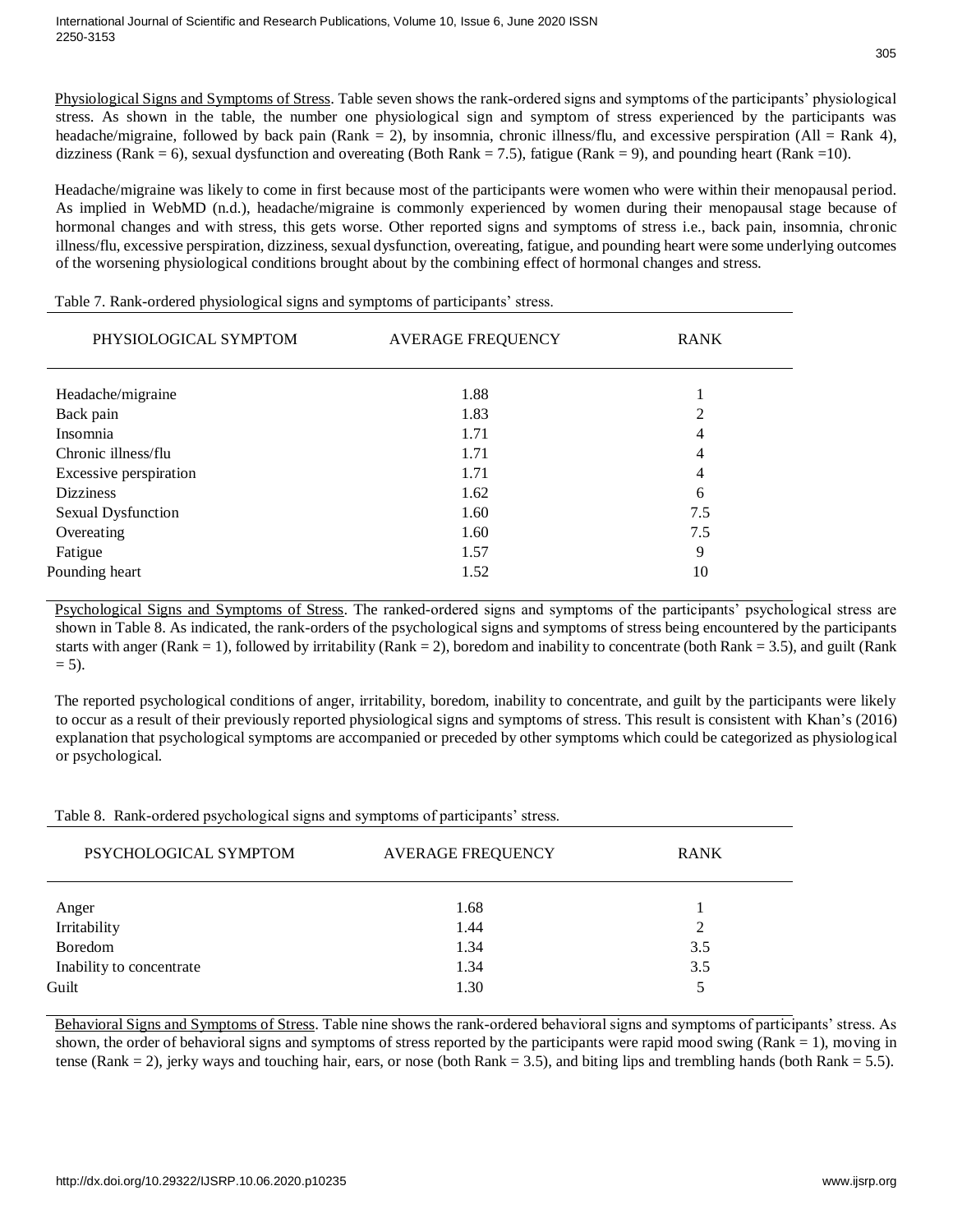As revealed in the table, the rapid mood swing being encountered by the participants was consistent with their psychological symptoms of anger and irritability. Based on the explanation by Silver (2018), rapid mood swings can occur due to mental health conditions and hormonal changes.

| Table 9. Rank-ordered behavioral signs and symptoms of participants' stress. |  |  |  |
|------------------------------------------------------------------------------|--|--|--|
|                                                                              |  |  |  |

| BEHAVIORAL SYMPTOM           | <b>AVERAGE FREQUENCY</b> | <b>RANK</b> |
|------------------------------|--------------------------|-------------|
| Rapid mood swing             | 1.24                     |             |
| Moving in tense              | 1.23                     | 2           |
| Jerky ways                   | 1.15                     | 3.5         |
| Touching hair, ears, or nose | 1.15                     | 3.5         |
| <b>Biting Lips</b>           | 1.12                     | 5.5         |
| Trembling hands              | 1.12                     | 5.5         |

III. Respondents' Action Plan Adopting the Therapeutic Lifestyle Changes (TLCs)

During the training, seven (7) sets of Therapeutic Lifestyle Changes (TLCs) were presented and discussed to the participants. These include maintaining an exercise program, attaining the prescribed sleep requirement, maintaining proper nutrition, practicing the caring habits to attain harmonious relationships, developing positive self-talk, endorsing laughter and humorous attitudes, and practicing meditation. Knowing that these are therapeutic and helpful tips, participants were asked to prepare their action plans as part of their commitments to change and improve their physiological, psychological, and behavioral conditions.

## Maintain an Exercise Program

Table ten shows the distribution of participants by scheme of their exercise program. As shown, majority of the participants (No. = 29,  $% = 74.4$ ) committed to do at least 10 minutes of exercise everyday while the rest committed to do at least 10 minutes of exercise 2-3 times a week (No. = 6, % = 15.4), do at least 10 minutes of exercise once in a week (No. 3, % = 7.7), and any of the 3 choices (No. = 1,  $% = 2.6$ ). These suggest that participants are committed to avoid sedentary or inactive lifestyle. According to MedlinePlus (n.d.), having an inactive lifestyle can be one of the causes of many chronic diseases and risks of premature deaths.

Table 10. Distribution of participants' response by scheme of their exercise program.

| <b>SCHEME</b>                                       | <b>NUMBER</b> | <b>PERCENT</b> |
|-----------------------------------------------------|---------------|----------------|
| Do at least 10 minutes of exercise everyday         | 29            | 74.4           |
| Do at least 10 minutes of exercise 2-3 times a week | 6             | 15.4           |
| Do at least 10 minutes of exercise once in a week   | 3             | 7.7            |
| Any of the 3 choices                                |               | 2.6            |
| <b>TOTAL</b>                                        | 39            | 100.0          |

#### Fulfill the Sleep Requirement

The distribution of the participants' responses as to fulfillment of sleep requirement of 7 – 9 hours is shown in Table eleven. As revealed in the table, majority of the participants (No. = 33,  $% = 84.6$ ) were committed to fulfill the sleep requirement of  $7 - 9$  hours while the remaining participants (No.  $= 6$ ,  $\% = 15.4$ ) did not provide their responses. Not fulfilling the required or ideal number of hours of sleep may pose physiological and psychological problems. As pointed out in Mann's (2017) article: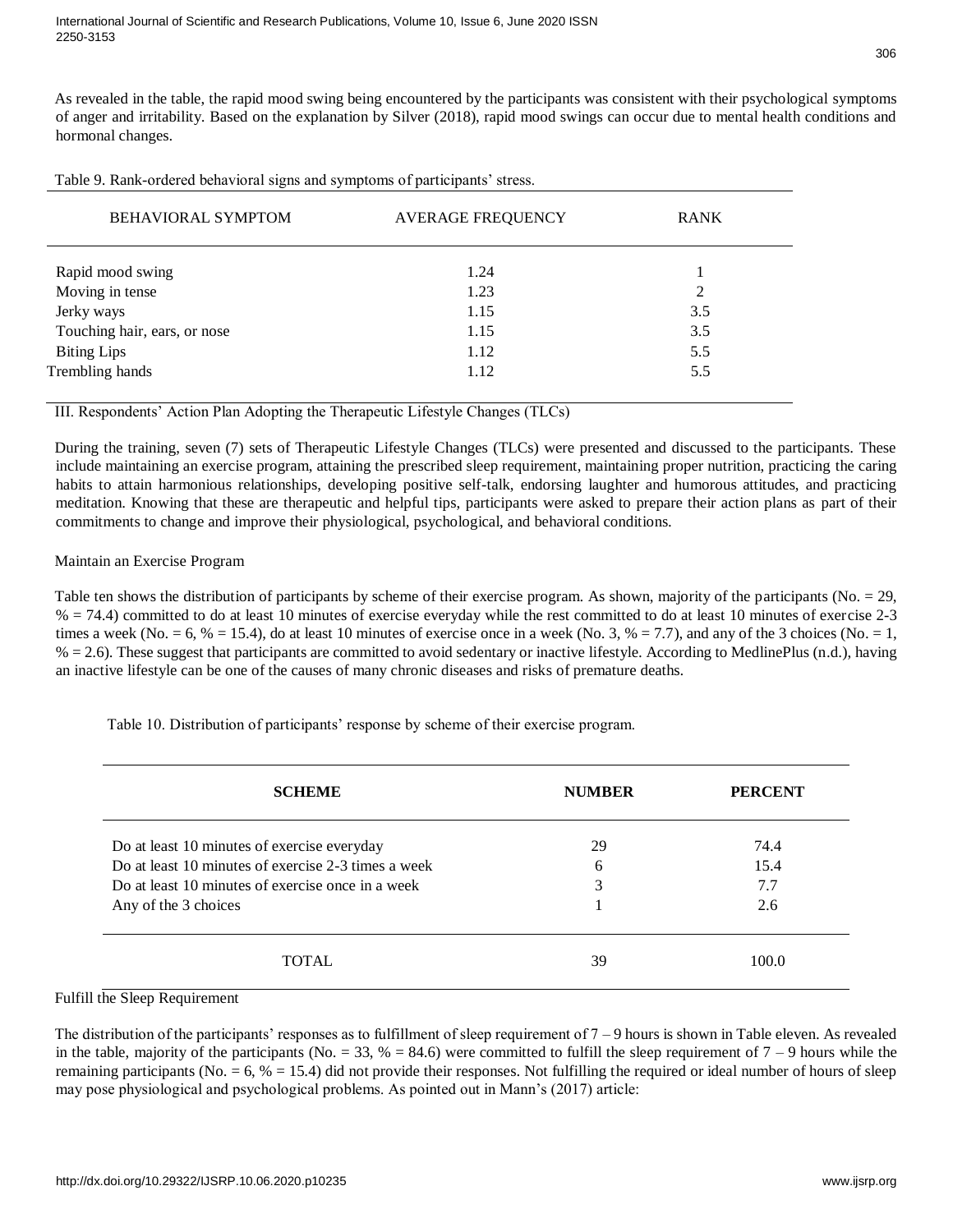Not only does poor sleep seriously affect your health, studies show it can also have negative effects on cognitive ability, creative thinking, memory retentions, and work performance. In short, if you're not getting the right amount of quality sleep, your daytime productivity is going to suffer badly.

Table 11. Distribution of participants' responses in fulfilling the sleep requirement.

| <b>FULFILLMENT OF THE 7-9 HOURS SLEEP</b><br><b>REQUIREMENT:</b> | <b>NUMBER</b> | <b>PERCENT</b> |
|------------------------------------------------------------------|---------------|----------------|
| With response<br>Without response                                | 33<br>6       | 84.6<br>15.4   |
| <b>TOTAL</b>                                                     | 39            | 100.0          |

Lessen Intake of Food High with Unhealthy Substance

Table twelve shows the distribution of participants' responses in practicing healthy diet. Participants were committed to lessen intake of food high in salt (No. = 26, % = 66.7), monosodium glutamate (MSG) (No. = 23, % = 59.0), sugar (No. = 22, % = 56.4), caffeine (No.  $= 22$ , %  $= 56.4$ ), and saturated fats (No.  $= 21$ , %  $= 53.8$ ).

As recommended by Ohio State University Wexner Medical Center (2018), everyone should maintain a heart-healthy diet by taking in food low in saturated fats, sodium, and added sugar to help control or decrease cholesterol and triglycerides in the blood, and control or decrease blood pressure and fluid retention. A heart-healthy diet leads to healthy physiological and psychological well-being.

Table 12. Distribution of participants' responses to lessen intake of food high with unhealthy substance.

| LESSEN INTAKE OF FOOD HIGH IN: | <b>NUMBER</b> | <b>PERCENT</b> |
|--------------------------------|---------------|----------------|
| Salt                           | 26            | 66.7           |
| <b>MSG</b>                     | 23            | 59.0           |
| Sugar                          | 22            | 56.4           |
| Caffeine                       | 22            | 56.4           |
| <b>Saturated Fats</b>          | 21            | 53.8           |

Nurture Healthy Relationship

The distribution of participants' responses in affirming to avoid deadly habits is shown in table thirteen. Participants affirmed to avoid complaining (No. = 23, % = 59.0), criticizing (No. = 20, % = 51.3), nagging (No. = 16, % = 41.0), bribing (No. = 14, % = 35.9), blaming  $(No. = 11, % = 28.2)$ , threatening  $(No. = 8, % = 20.5)$ , and punishing  $(No. = 8, % = 20.5)$ .

In the article prepared by Humphries (2017), these habits were termed by Dr. William Glasser, renowned psychologist and was known as the father of Choice Theory and Reality Therapy, as deadly as these either completely kill connection or destroy a relationship, at the very least, or cause it to become dysfunctional. The author further argues that to achieve healthy relationships these deadly habits should be consciously substituted by caring habits such as supporting, trusting, listening, accepting, respecting, encouraging, and negotiating differences.

Table 13. Distribution of participants' affirmation to avoid deadly habits.

| AVOID DEADLY HABITS OF: | <b>NUMBER</b> | <b>PERCENT</b> |
|-------------------------|---------------|----------------|
| Complaining             |               | 59.0           |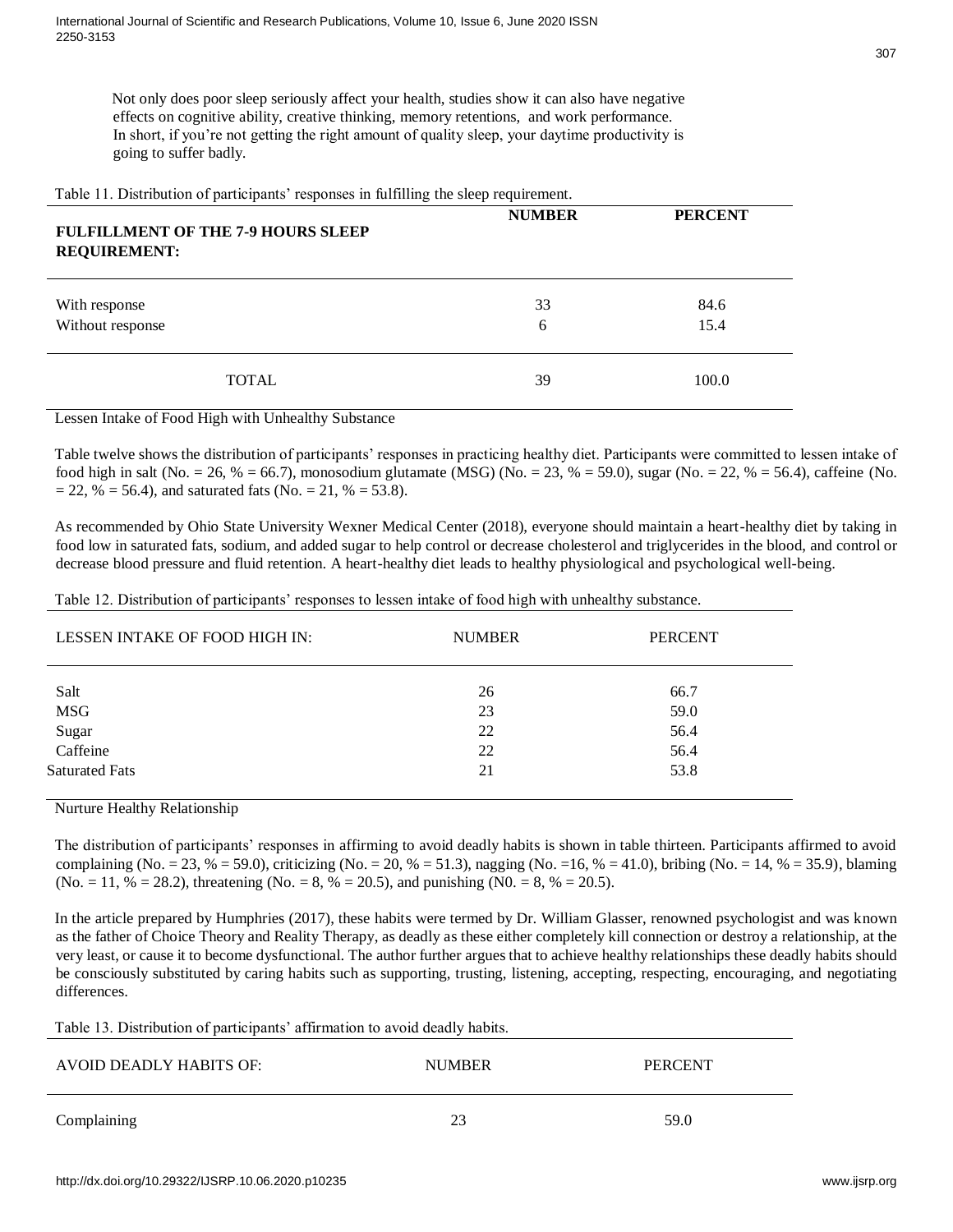| Criticizing    | 20 | 51.3 |
|----------------|----|------|
| Nagging        | 16 | 41.0 |
| <b>Bribing</b> | 14 | 35.9 |
| Blaming        | 11 | 28.2 |
| Threatening    | 8  | 20.5 |
| Punishing      | 8  | 20.5 |
|                |    |      |

#### Immerse in Positive Self-Talk

The distribution of participants' responses to immerse in positive self-talk is presented in table fourteen. As shown, almost all of the participants (No.  $=$  37, %  $=$  94.9) responded to immerse positive self-talk. This suggests that participants gained insights about the importance of immersing in positive self-talk. Ford (n.d.) provides some of the benefits of immersing in positive self-talk. Among these are: (1) helps boost confidence, (2) introduces optimistic thoughts, (3) eliminates stress, (4) lowers the risk of suffering from heart diseases, and (5) improves physical performance.

Table 14. Distribution of participants' responses to immerse in positive self-talk.

| <b>IMMERSE IN POSITIVE SELF-TALK</b> | <b>NUMBER</b> | <b>PERCENT</b> |
|--------------------------------------|---------------|----------------|
| With response<br>Without response    | 37<br>∍       | 94.9<br>5.1    |
| <b>TOTAL</b>                         | 39            | 100.0          |

Develop Humorous Attitude

The distribution of participants' responses in developing a humorous attitude is shown in table fifteen. Almost all of the participants (No. 37, % = 94.9) responded to develop a humorous attitude at all times while only 2 or 5.1 percent failed to respond. This is a manifestation that participants agreed to include laughter and humor as part of a healthy lifestyle.

Table 15. Distribution of participants' response in developing humorous attitude.

| DEVELOP A HUMOROUS ATTITUDE AT ALL TIMES | <b>NUMBER</b> | <b>PERCENT</b> |
|------------------------------------------|---------------|----------------|
| With response<br>Without response        | 37            | 94.9<br>5.1    |
| <b>TOTAL</b>                             | 39            | 100.0          |

Practice Meditation

Table sixteen shows the distribution of participants' responses as to the scheme of practicing meditation. As revealed, majority of the participants (No.  $=$  35,  $% = 89.7$ ) committed to make meditation as part of their daily routine while the rest reported to do meditation when needed (No. = 2, % = 5.1) do either of the scheme (No. = 2, % = 5.1). The results indicate that participants were becoming aware of the importance of meditation.

As the saying goes, laughter is the best medicine. This has been supported in lots of literature. Robinson, Smith, and Segal (2018), for example, underscore the benefits of humor and laughter. As enumerated by the authors, included among the physiological and psychological health benefits are: (1) Boosts immunity, (2) Lowers stress hormones, (3) Decreases pain, (4) Relaxes muscles, (5) Prevents heart disease, (6) Adds joy and zest to life, (7) Eases anxiety and tension, (8) Relieves stress, (9) Improves mood, and (10) Strengthens resilience.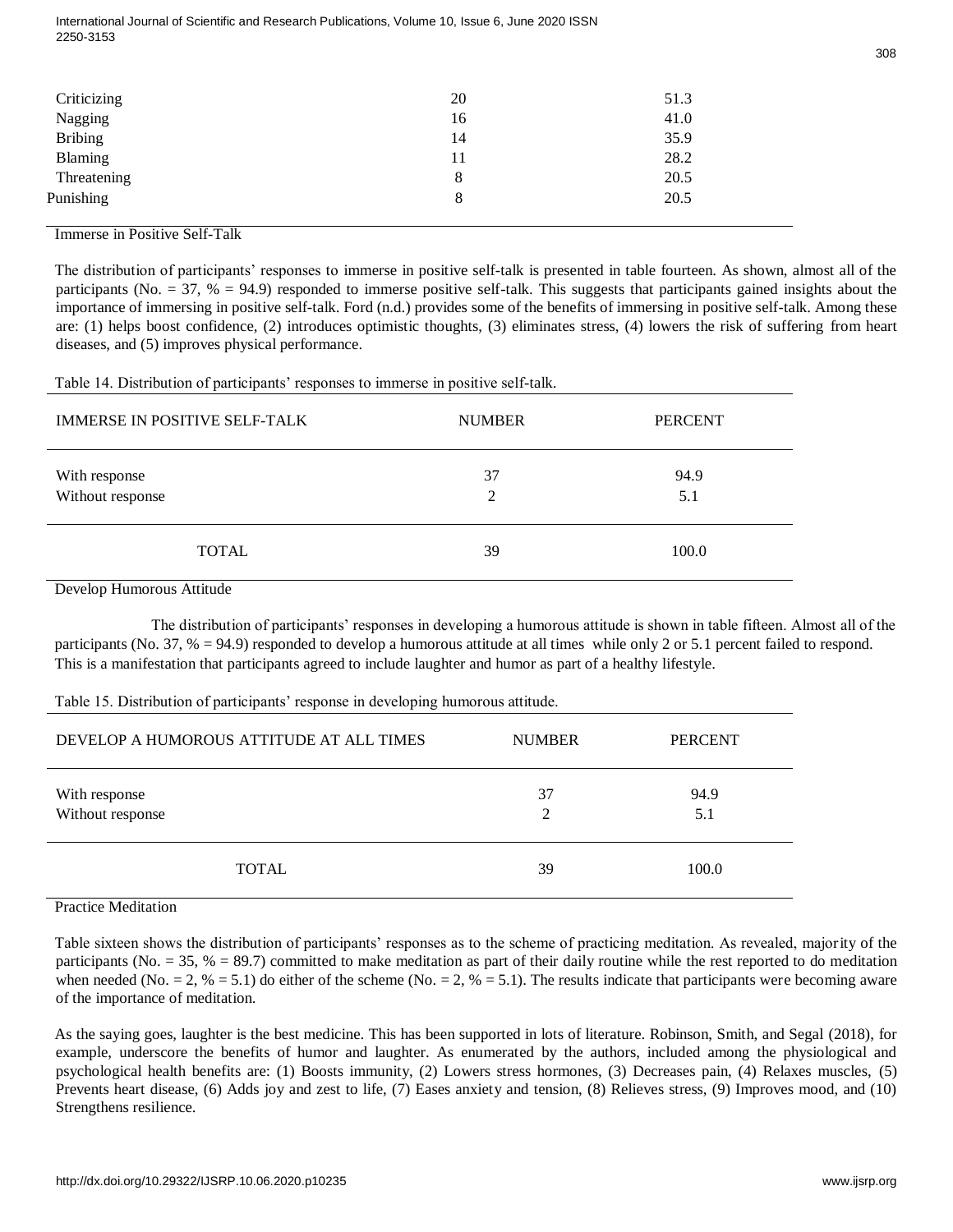# Table 16. Distribution of respondents' response as to scheme of practicing meditation.

| <b>SCHEME</b>                        | <b>NUMBER</b>  | <b>PERCENT</b> |
|--------------------------------------|----------------|----------------|
| Make it as part of the daily routine | 35             | 89.7           |
| Do meditation when needed            | $\overline{2}$ | 5.1            |
| <b>Both</b>                          | 2              | 5.1            |
| <b>TOTAL</b>                         | 39             | 100.0          |

#### IV. CONCLUSION

For the demographic profile of the participants, the results reveal that majority of them were found to be females, falling within the age range of 31 to more than 50 years, married with 1 to 6 children, and college graduates. As found, their rank-ordered signs and symptoms of physiological stress include: Rank 1 - Headache/migraine, Rank 2 – Back pain, Rank 4 – Insomnia, Chronic illness/flu, Rank 6 – Dizziness, Rank 7.5 – Sexual dysfunction and Overeating, Rank 9 – Fatigue, and Rank 10 – Pounding heart.

For the signs and symptoms of psychological stress, participants' reports were rank-ordered and were found as: Rank 1 – Anger, Rank 2 – Irritability, Rank 3.5 – Boredom and Inability to concentrate, and Rank 5 – Guilt. And lastly, the rank-orders of the participants' signs and symptoms of behavioral stress were found as: Rank  $1 -$ Rapid mood swings, Rank  $2 -$ Moving in tense, Rank  $3.5 =$  Jerky ways and Touching hair, ears, or nose, and Rank 5.5 – Biting lips and Trembling hands.

In their action plans, more than half to majority of the participants committed to (1) Do at least 10 minutes of exercise everyday, (2) Fulfill the sleep requirement of 7 – 9 hours, (3) Lessen intake of food high in salt, monosodium glutamate (MSG), sugar, caffeine, and saturated fats, (4) Avoid the deadly habits of complaining and criticizing, (5) Immerse in positive self-talk, (6) Develop a humorous attitude at all times, and (7) Make meditation as part of their daily routines.

Based from the foregoing results, the authors recommend the following::

- 1. The female participants, who were within their menopausal stage, are advised to seek medical and psychological attention and care to avoid the worsening outcomes (i.e., physiological and psychological) of such developmental concern.
- 2. The remarkable findings on the physiological and psychological symptoms and signs of stress would remind the participants to start liberating themselves from such conditions through lifestyle modifications.
- 3. It is suggested that the action plans of the participants be monitored and evaluated to determine the extent of its implementation.
- 4. The same instrument used in assessing the signs and symptoms of stress will be administered again to the participants to determine if there are changes in the previously found signs and symptoms of stress of the participants. The pre-test and post-test results will be subjected to statistical analysis using analysis of variance (ANOVA). The result of the analysis will serve as the basis for determining the effectiveness of the training conducted.

#### ACKNOWLEDGMENT

The authors would like to express their heartfelt gratitude to Ms. Yolanda Angara, Head of the Municipal Social Welfare and Development Office, and her staff for their worthwhile efforts in fulfilling their commitments to develop and improve the knowledge and skills of their crisis volunteers, and continuously working with the authors towards the development of the Municipality of Baler. Likewise, the authors are grateful to Mr. Eriberto C. Rivera, a faculty of the Aurora State College of Technology and to Mr. Marthy A. Fernandez, Writer and Contributor of the school organ of the New Era University.

# **REFERENCES**

Bartley, A. G. (2007). Confronting the realities of volunteering for a national disaster. Journal of Mental Health Counseling, 29(1), 416. Retrieved from [http://web.b.ebscohost.com/ehost/pdfviewer/pdfviewer?vid=2&sid=fdae8817-576a-4bff](http://web.b.ebscohost.com/ehost/pdfviewer/pdfviewer?vid=2&sid=fdae8817-576a-4bff-a076-b4318646bf5f%40sessionmgr103)[a076b4318646bf5f%40sessionmgr103](http://web.b.ebscohost.com/ehost/pdfviewer/pdfviewer?vid=2&sid=fdae8817-576a-4bff-a076-b4318646bf5f%40sessionmgr103)

Ford, H. (n.d.). *The importance of positive self-talk.* Retrieved September 14, 2018, from [https://examinedexistence.com/theimportance-of-positive-self-talk/.](https://examinedexistence.com/the-importance-of-positive-self-talk/)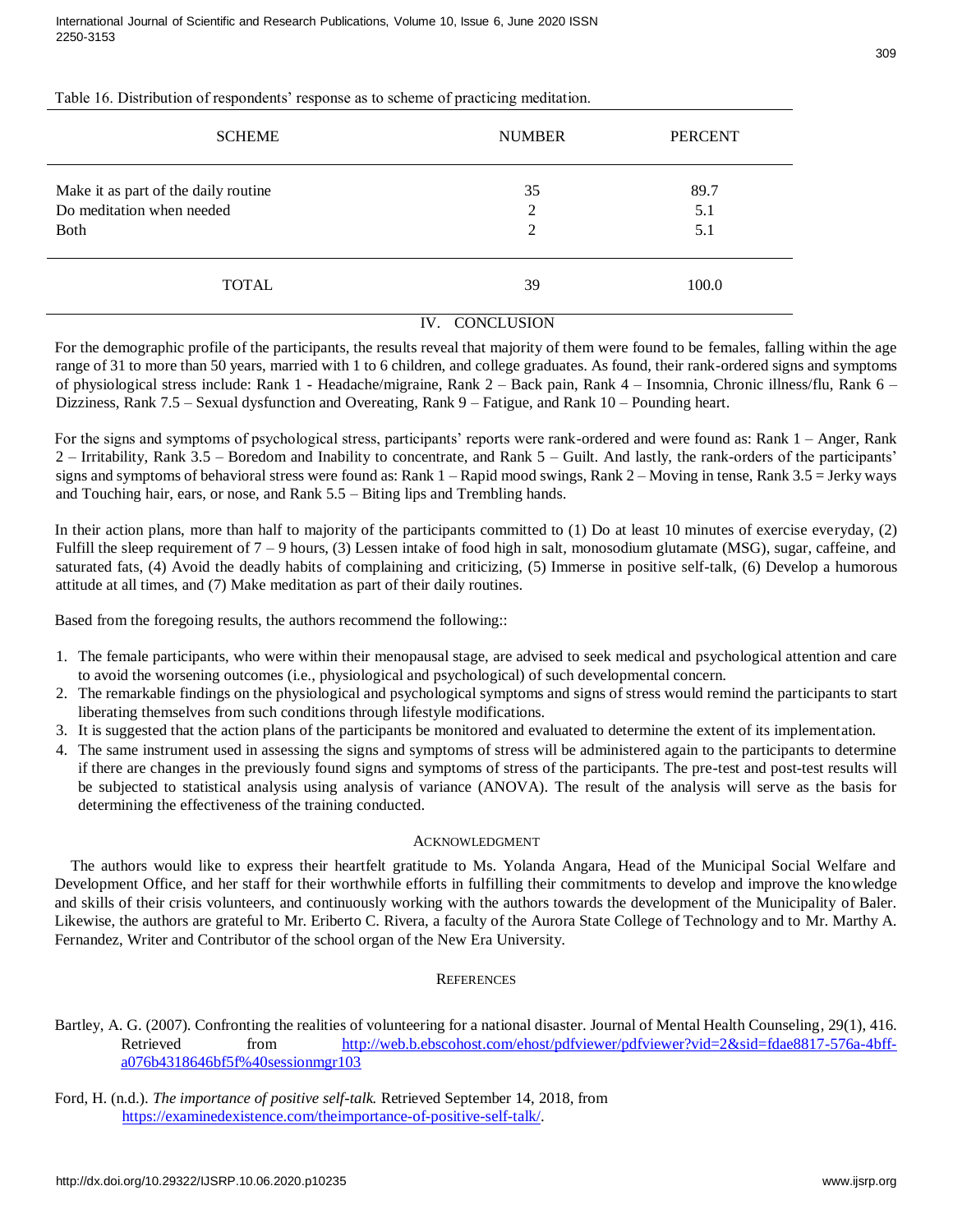- Forsman, J. A. & Barth, J. M. (2017). The effect of occupational gender stereotypes on men's interest in female-dominated occupations. *Sex Roles*, 76(7-8), 460-472. doi: 10.1007/s11199-016-0673-3.
- Howatt, W. (2000). *The human services toolbox*. USA: Wadsworth.
- Humphries, T. (2017, April 11). *7 deadly habit: the bad habits that can kill a marriage*. Retrieved September 14, 2018, from [https://believe.christianmingle.com/7-deadly-habits/.](https://believe.christianmingle.com/7-deadly-habits/)
- Ivey, A. E., Ivey, M. B., & Zalaquett, C. P. (2014). *Intentional interviewing and counseling: facilitating client development in a*  multicultural society (8<sup>th</sup> ed.). USA: Brooks/Cole, CENGAGE Learning.
- Jones-Smith, E. (2016). Theories of counseling and psychotherapy: An integrative approach ( $2<sup>nd</sup>$  ed.). CA: SAGE Publications, Inc.
- Khan, A. (2016, October 19). *What causes irritable mood?* Retrieved September 14, 2018, from [https://www.healthline.com/symptom/irritable-mood.](https://www.healthline.com/symptom/irritable-mood)
- Link, A. (2013, March 6). How to use the Transtheoretical Model to help clients make healthy behavioral changes. Retrieved September 16, 2018, fr[om https://www.acefitness.org/fitness-certifications/resource-center/exam](https://www.acefitness.org/fitness-certifications/resource-center/exam-preparation-blog/3171/how-to-use-the-transtheoretical-model-to-help-clients-make-healthy-behavioral-changes)[preparationblog/3171/how-to-use-the-transtheoretical-model-to-help-clients-make-healthy-behavioral-changes.](https://www.acefitness.org/fitness-certifications/resource-center/exam-preparation-blog/3171/how-to-use-the-transtheoretical-model-to-help-clients-make-healthy-behavioral-changes)
- Mahdizadeh, M. & Solhi, M. (2018). Relationship between self-care behaviors and health literacy among elderly women in Iran, 2015. Electronic Physician, 10(3), 6462-6469. doi: 10.19082/6462.
- Mann, J. (2017, July 1). 3 powerful sleep hacks to maximize your productivity. Retrieved September 14, 2018, from [http://www.fulfillmentdaily.com/3-effective-sleep-hacks-maximize-productivity/.](http://www.fulfillmentdaily.com/3-effective-sleep-hacks-maximize-productivity/)
- MedlinePlus. (n.d.). *Health risks of an inactive lifestyle.* Retrieved September 14, 2018, from [https://medlineplus.gov/healthrisksofaninactivelifestyle.html.](https://medlineplus.gov/healthrisksofaninactivelifestyle.html)
- Miller, G. (2012). Fundamentals of crisis counseling. New Jersey: John Wiley & Sons, Inc.
- Regan, M. F. (2014). A false sense of security: Managing the aftermath of a crisis is what the author calls a 'new normal' for school communities. Education Digest, 79(5), 5. Retrieved from [http://web.b.ebscohost.com/ehost/detail/detail?vid=4&sid=fdae8817-576a-4bff](http://web.b.ebscohost.com/ehost/detail/detail?vid=4&sid=fdae8817-576a-4bff-a076-b4318646bf5f%40sessionmgr103&bdata=JnNpdGU9ZWhvc3QtbGl2ZQ%3d%3d#AN=93376854&db=eue)[a076b4318646bf5f%40sessionmgr103&bdata=JnNpdGU9ZWhvc3QtbGl2ZQ%3d%3d#AN=93376854&db=eue.](http://web.b.ebscohost.com/ehost/detail/detail?vid=4&sid=fdae8817-576a-4bff-a076-b4318646bf5f%40sessionmgr103&bdata=JnNpdGU9ZWhvc3QtbGl2ZQ%3d%3d#AN=93376854&db=eue)
- Robinson, L., Smith, M., & Segal, J. (2018, March).
- Silver, N. (2018, February 16). *What can cause rapid mood swings?* Retrieved September 14, 2018, from [https://www.healthline.com/health/rapid-mood-swings.](https://www.healthline.com/health/rapid-mood-swings)
- The Ohio State University Wexner Medical Center. (2018, February 26). *Heart healthy diet: low saturated fat, sodium, and added sugar diet.* Retrieved September 14, 2018, from [https://patienteducation.osumc.edu/documents/heart.pdf.](https://patienteducation.osumc.edu/documents/heart.pdf)
- Toman, S. & Leichtman, R. (2010). Volunteering: An introduction. Career Planning and Adult Development Journal, 26(3), 5-16. Retrieved from [http://web.b.ebscohost.com/ehost/pdfviewer/pdfviewer?vid=10&sid=fdae8817-576a-4bff](http://web.b.ebscohost.com/ehost/pdfviewer/pdfviewer?vid=10&sid=fdae8817-576a-4bff-a076-b4318646bf5f%40sessionmgr103)[a076b4318646bf5f%40sessionmgr103.](http://web.b.ebscohost.com/ehost/pdfviewer/pdfviewer?vid=10&sid=fdae8817-576a-4bff-a076-b4318646bf5f%40sessionmgr103)
- WebMD. (n.d.). *Migraines and menopause*. Retrieved September 14, 2018, from [https://www.webmd.com/migraines](https://www.webmd.com/migraines-headaches/migraines-menopause#1)[headaches/migraines-menopause#1.](https://www.webmd.com/migraines-headaches/migraines-menopause#1)

#### **AUTHORS**

First Author – Dolores Salvacion F. Tolentino, a Registered Guidance Counselor and has been employed in the Aurora State College of Technology (ASCOT), Baler, Aurora as Administrative Officer for almost 25 years. She is currently completing her dissertation leading her to PhD in Education major in Guidance at the University of the Philippines – Diliman, Quezon City. She teaches graduates